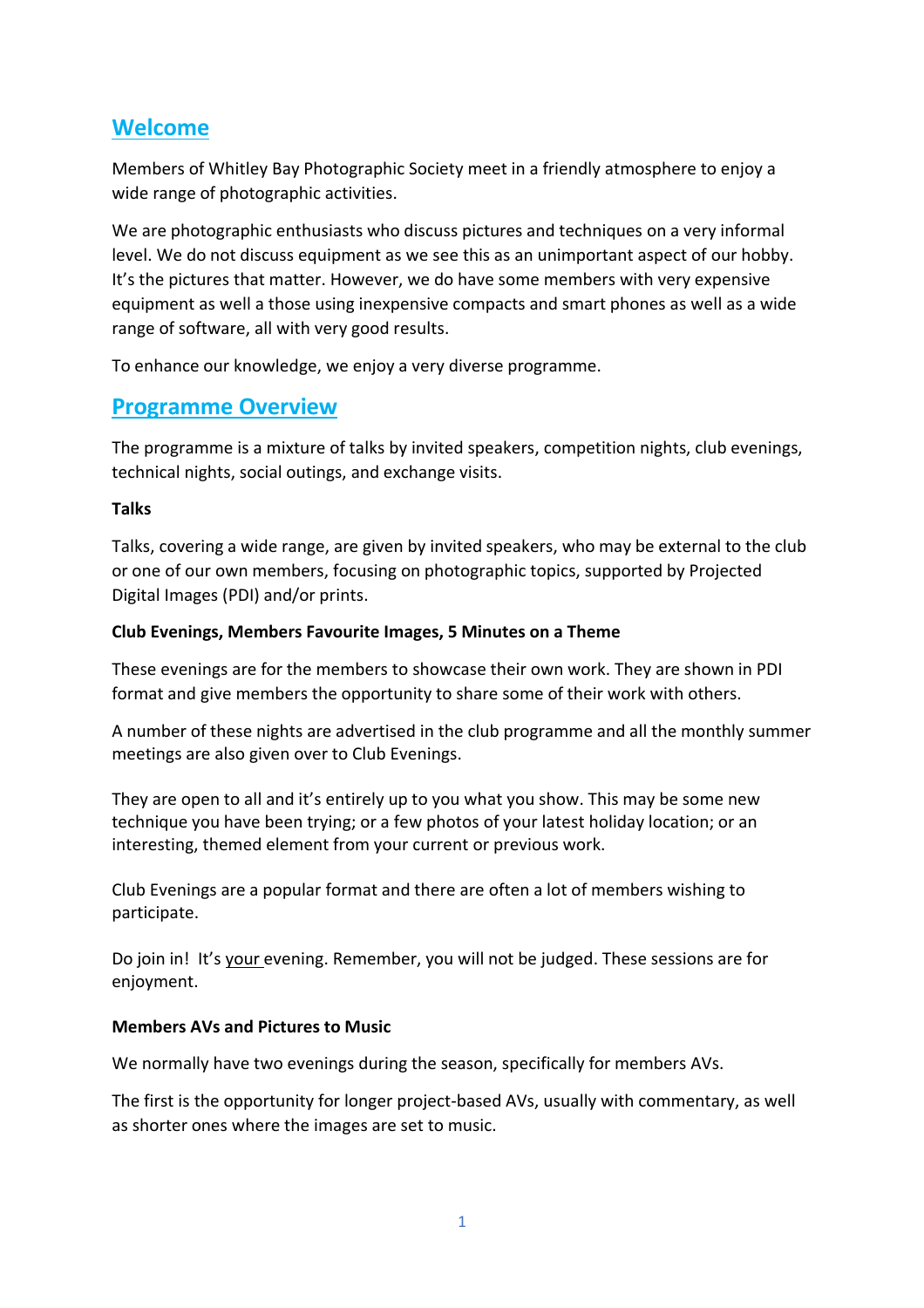The second is Pictures to Music which is specifically for short sequences, where suitable images are projected with a chosen piece of music.

#### **Technical Nights**

Once a month, some members meet to show their work and discuss the technical side of photography. The subject of these discussions is decided by the members and could be a 'how to' session, demonstration on a technique or just problem solving.

#### **Social Outings, Pictures from Outings**

Each month a Photographic trip is organised. The members must make their own way to the venue and pay any costs, but it's a forum of like-minded people taking photographs where ideas are shared and passed around. The pictures can then be shown to other members on the appropriate night.

#### **Exchange Visits**

During the season, we have "Club Exchange" visits, when the visiting club entertains the home club. A great platform to exchange ideas.

#### **Competitions**

Competitions should be seen as an enjoyable learning curve in improving your photography. However, entering any competition is not mandatory. It doesn't matter what camera you use; a good picture will always be a success.

New members generally enter the "Club" category of the competitions as the standard they are judged on is not as onerous as the advanced category. Members can use this to develop their skill before moving up into the higher category.

## **Why Join Our Photographic Society?**

Billions of photos are taken each day around the world for a variety of reasons on an exhaustive range of equipment. The vast majority of those taking the photographs are very happy with the results and the way they are displayed. Sometimes, people want to know how it can be improved or make it more dramatic to stand out from your friends' images. **This is where our society comes in.** We are not teachers who will bombard you with instructions but simply photographic enthusiasts who will give you information and advice to enhance your images.

Remember, it doesn't matter what camera you use, it's what you do with it that will produce great images.

The club season typically runs on Tuesday nights from September to April, with the final evening devoted to the Annual General Meeting. We also have members nights on the first Tuesday of each month during the summer. **You are welcome to come along on any club evening.**